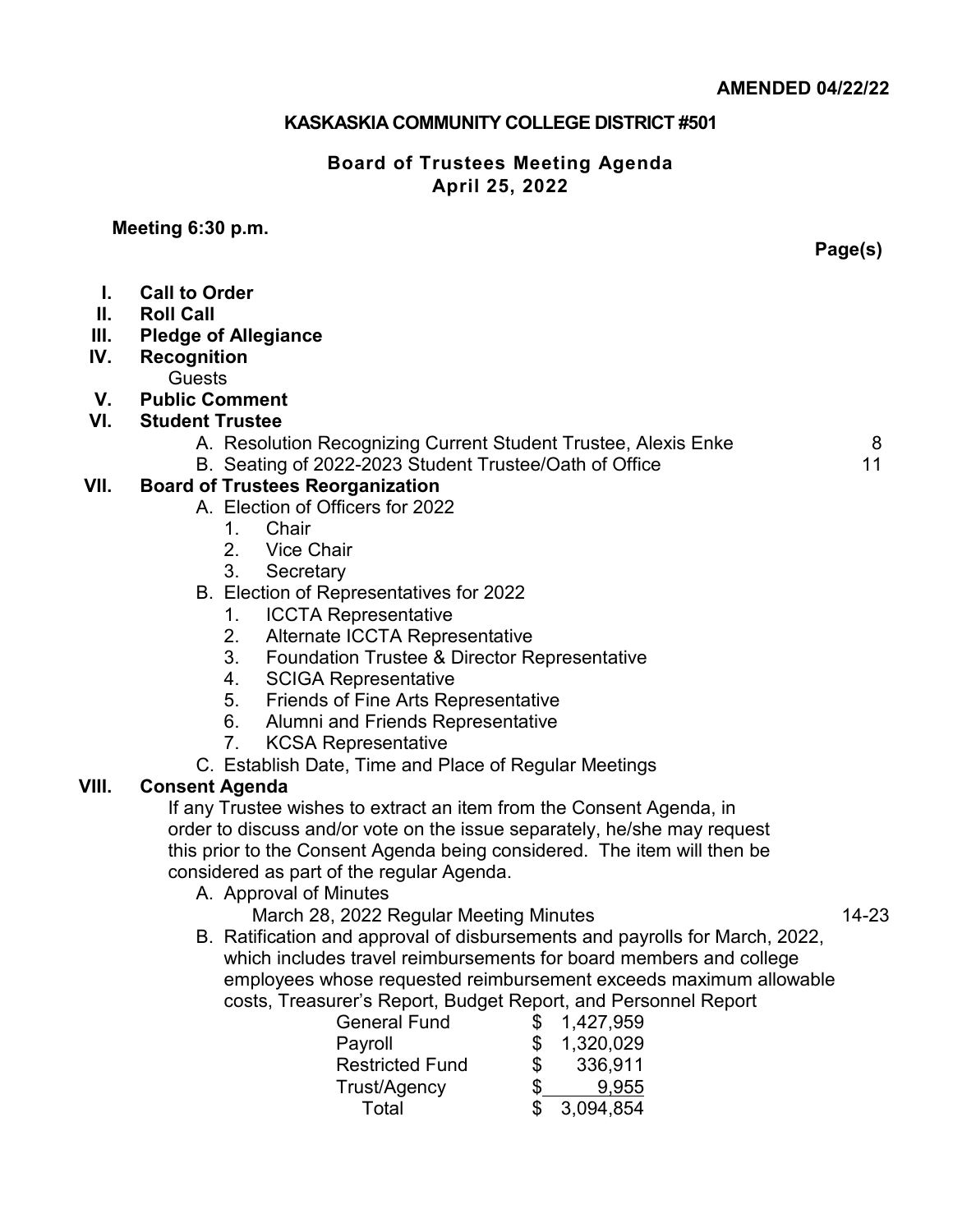|     |                                                                  | C. Foundation Report                             |                                                                        | 54-62   |  |
|-----|------------------------------------------------------------------|--------------------------------------------------|------------------------------------------------------------------------|---------|--|
|     |                                                                  | D. Kaskaskia College Sports Association Report   |                                                                        | 63      |  |
|     |                                                                  | E. Kaskaskia College Friends of Fine Arts Report |                                                                        | 64-66   |  |
| IX. | <b>Administrative Reports</b>                                    |                                                  |                                                                        |         |  |
|     | A. Executive Services Report by President, George Evans          |                                                  |                                                                        | 69-127  |  |
|     |                                                                  | <b>Physical Plant Report</b><br>1.               |                                                                        |         |  |
|     |                                                                  | 2.                                               | Department of Public Safety Report                                     |         |  |
|     |                                                                  | 3.<br><b>Legal Report</b>                        |                                                                        |         |  |
|     |                                                                  | 4.<br>2021-2022 Annual Plan Update               |                                                                        |         |  |
|     | B. Administrative Services Report by Vice President, Judy Hemker |                                                  |                                                                        |         |  |
|     |                                                                  | <b>Grants Report</b><br>1.                       |                                                                        |         |  |
|     |                                                                  | 2.<br><b>State Payments Report</b>               |                                                                        |         |  |
|     |                                                                  | 3.<br><b>Information Technology Report</b>       |                                                                        |         |  |
|     |                                                                  | 4.                                               | Administrative Services Team Meeting Agenda/Minutes                    |         |  |
|     |                                                                  | 5.                                               | Summary of COVID-19 Stimulus Funding                                   |         |  |
|     |                                                                  | 6.                                               | HEERF I, II, and III Institutional Spending Report                     |         |  |
|     |                                                                  | 7.                                               | Fiscal Year 2023 Budget Update and Timeline                            |         |  |
|     |                                                                  | 8.                                               | Post-Issuance Tax Compliance Report for Fitness Center Bonds           |         |  |
|     |                                                                  |                                                  | C. Instructional Services Report by Vice President, Julie Obermark     | 154-183 |  |
|     |                                                                  | <b>Instructional Services Report</b><br>1.       |                                                                        |         |  |
|     |                                                                  | 2.                                               | Instructional Services Team Meeting Agenda/Minutes                     |         |  |
|     |                                                                  | 3.<br><b>Instructional Services Update</b>       |                                                                        |         |  |
|     |                                                                  | 4.<br><b>MILO Training Letter</b>                |                                                                        |         |  |
|     |                                                                  |                                                  | D. Student Services Report by Vice President, Susan Batchelor          | 184-215 |  |
|     |                                                                  | <b>Enrollment Services</b><br>1.                 |                                                                        |         |  |
|     |                                                                  | 2.<br><b>Veterans Services</b>                   |                                                                        |         |  |
|     |                                                                  | 3.<br><b>Registrar Report</b>                    |                                                                        |         |  |
|     |                                                                  | 4.<br><b>Education Centers</b>                   |                                                                        |         |  |
|     |                                                                  | 5.<br><b>Equity and Access Report</b>            |                                                                        |         |  |
|     |                                                                  | 6.<br><b>Workforce Equity Initiative Grant</b>   |                                                                        |         |  |
|     |                                                                  | 7.<br><b>Retention and Support Services</b>      |                                                                        |         |  |
|     |                                                                  | <b>TRIO Student Support Services</b><br>8.       |                                                                        |         |  |
|     |                                                                  | 9.<br><b>Athletics</b>                           |                                                                        |         |  |
|     |                                                                  | 10 <sub>1</sub>                                  | <b>Student Services Team Meeting Agenda/Minutes</b>                    |         |  |
|     |                                                                  | 11.<br><b>Enrollment Report</b>                  |                                                                        |         |  |
| Χ.  |                                                                  | <b>Old Unfinished Business</b>                   |                                                                        |         |  |
| XI. | <b>New Business</b>                                              |                                                  |                                                                        |         |  |
|     |                                                                  | A. Closed Session                                |                                                                        |         |  |
|     |                                                                  |                                                  | B. Resolution to Approve Purchase of an Electric Forklift and Electric | 218-223 |  |
|     |                                                                  |                                                  | Pallet Truck (Centralia Correctional Center Education Program – CTEI   |         |  |
|     |                                                                  | Grant Funded)                                    |                                                                        |         |  |
|     |                                                                  |                                                  | C. Resolution to Award the Bid for Programmable Logic Controller       | 224-227 |  |
|     |                                                                  | Trainers (Title III Funding)                     |                                                                        |         |  |
|     |                                                                  |                                                  | D. Resolution to Award the Bid for the Purchase of Walk-In Cooler/     | 228-231 |  |
|     |                                                                  |                                                  | Freezer (Centralia Correctional Center Education Program -             |         |  |
|     |                                                                  | CTEI Funding)                                    |                                                                        |         |  |
|     |                                                                  |                                                  |                                                                        |         |  |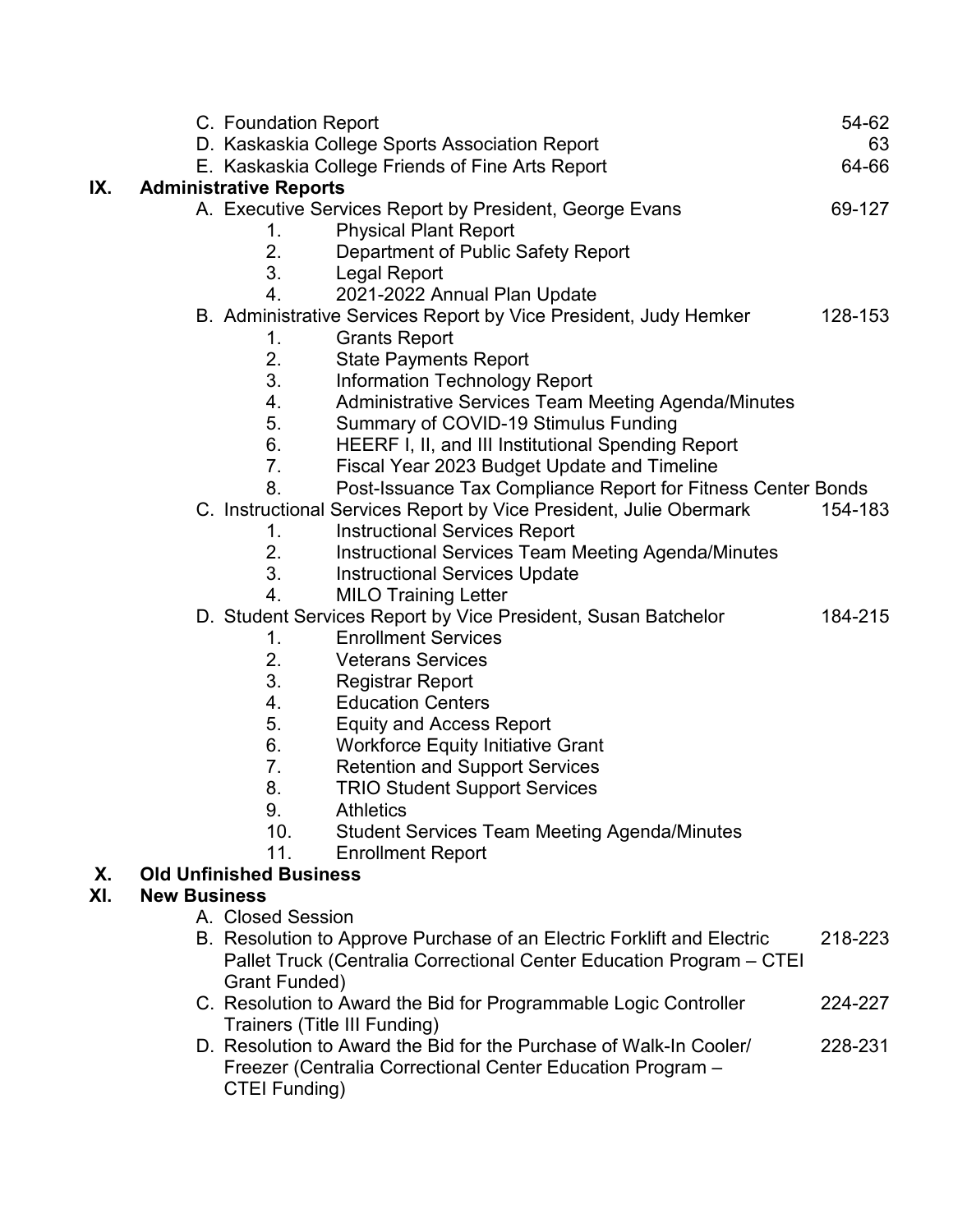|      |                                                                                                                                                           | E. Resolution to Award the Bid for the Purchase of HVAC Instructional<br>Equipment (Centralia Correctional Center Education Program -          |                |
|------|-----------------------------------------------------------------------------------------------------------------------------------------------------------|------------------------------------------------------------------------------------------------------------------------------------------------|----------------|
|      | <b>CTEI Grant Funded)</b><br>F. Resolution to Award the Bid for AV Equipment for the HB & L<br><b>Classroom Renovation Project (HEERF and Bond Funds)</b> |                                                                                                                                                | 240-249        |
|      |                                                                                                                                                           | G. Resolution to Award the Bid for the Vocational Annex Parking Lot,<br><b>Culvert and Roadway Improvements Project (Bond Funds)</b>           | 250-253        |
|      |                                                                                                                                                           | H. Resolution on Reappointment of Professional/Managerial and<br><b>Executive/ Managerial Employees</b>                                        | 254-255        |
|      | Approval of Faculty Rank Promotion Recommendations<br>L.                                                                                                  |                                                                                                                                                | 256-257        |
|      |                                                                                                                                                           | J. Resolution to Approve the Disposal of Surplus Equipment                                                                                     | 258-262        |
|      |                                                                                                                                                           | K. Resolution to Rescind Award of Bid for Contractor for Trenton<br>Separate Cover<br>Education Center Solar PV System Project And Re-Award to |                |
|      |                                                                                                                                                           | Alternate Contractor (Illinois Green Economy Network Funding)                                                                                  |                |
|      |                                                                                                                                                           | L. Approval of Student Services Restructure                                                                                                    | 263-273        |
|      |                                                                                                                                                           | M. Approval of Retirement of Director of Marketing                                                                                             | 274-275        |
|      |                                                                                                                                                           | N. Approval of Resignation of Director of Physical Plant                                                                                       | Separate Cover |
|      |                                                                                                                                                           | O. Approval of Employment of Buildings and Grounds Technician<br>(Replacement Position)                                                        | 276-282        |
|      |                                                                                                                                                           | P. Approval of Employment of Buildings and Grounds Technician<br>(Replacement Position)                                                        | 283-289        |
|      |                                                                                                                                                           | Q. Approval of Employment of Grant and Contract Accountant *                                                                                   | 290-294        |
|      |                                                                                                                                                           | R. Approval of Employment of Student Success Coach (Revisement of<br><b>Replacement Position)*</b>                                             | 295-305        |
|      |                                                                                                                                                           | S. Approval of Position of Math Transition Success Coach                                                                                       | 306-313        |
|      |                                                                                                                                                           | T. Second and Final Reading Removal of Board Bylaw 1.9700 - Award<br>of Excellence                                                             | 314            |
| XII. |                                                                                                                                                           | <b>Future Agenda Items</b>                                                                                                                     |                |
|      |                                                                                                                                                           | A. Approval of Employment of Grant and Contract Accountant                                                                                     |                |
|      |                                                                                                                                                           | B. Approval of Employment of Industrial Technology Instructor at FCI Greenville<br>(FDOC Contract Funded)                                      |                |
|      |                                                                                                                                                           | C. Approval of Employment of ICAP & Bridge Coordinator                                                                                         |                |
|      |                                                                                                                                                           | D. Approval of Employment of Director of Public Safety                                                                                         |                |
|      |                                                                                                                                                           | E. Approval of Employment of Vice President of Student Services                                                                                |                |
|      |                                                                                                                                                           | F. Approval of Employment of Athletic Director                                                                                                 |                |
|      |                                                                                                                                                           | G. Approval of Employment of HVAC Instructor at CCC                                                                                            |                |
|      |                                                                                                                                                           | H. Approval of Employment of Mathematics Instructor (Replacement Position) –<br>May                                                            |                |
|      |                                                                                                                                                           | Approval of Employment of Speech/Theatre Instructor (Replacement Position) -<br>May                                                            |                |
|      |                                                                                                                                                           | J. Approval of Purchase of Vehicle/Trailer Storage Building                                                                                    |                |
|      |                                                                                                                                                           | K. Approval of Vendor to Provide Photo Copier Services                                                                                         |                |
|      |                                                                                                                                                           | Approval of KCET Collective Perseiping Agreement                                                                                               |                |

L. Approval of KCFT Collective Bargaining Agreement